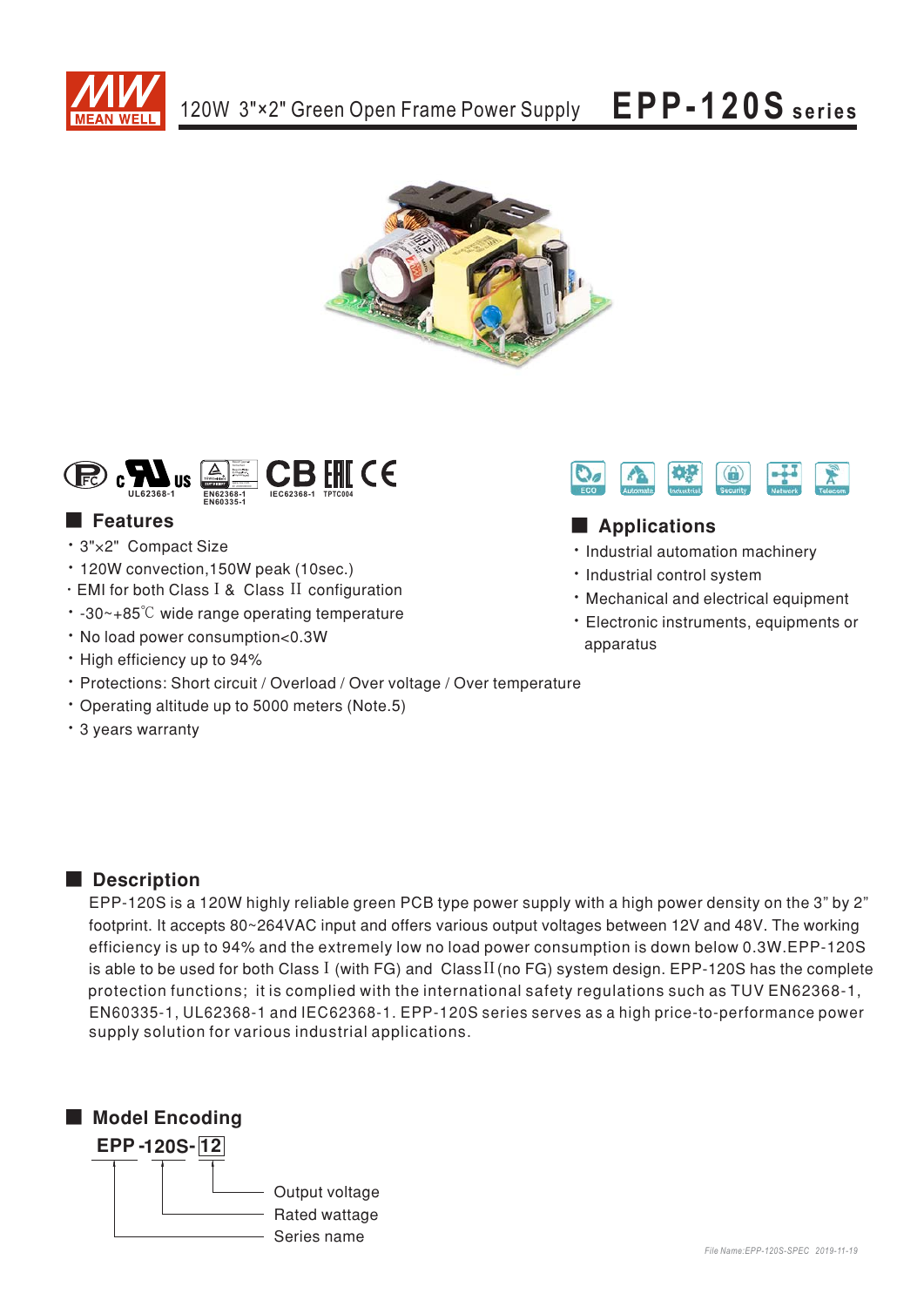

### **SPECIFICATION**

 $\overline{\phantom{a}}$ 

| <b>MODEL</b>        |                                                                                                                                                                                                                           | EPP-120S-12                           | EPP-120S-15                                                                                                                                                                                                                                                                                                |                                                                                                                                                                                                                                                                    | EPP-120S-24                |                            | EPP-120S-27    | EPP-120S-48                                                             |                |  |
|---------------------|---------------------------------------------------------------------------------------------------------------------------------------------------------------------------------------------------------------------------|---------------------------------------|------------------------------------------------------------------------------------------------------------------------------------------------------------------------------------------------------------------------------------------------------------------------------------------------------------|--------------------------------------------------------------------------------------------------------------------------------------------------------------------------------------------------------------------------------------------------------------------|----------------------------|----------------------------|----------------|-------------------------------------------------------------------------|----------------|--|
| <b>DC VOLTAGE</b>   |                                                                                                                                                                                                                           | 12V                                   | 15V                                                                                                                                                                                                                                                                                                        |                                                                                                                                                                                                                                                                    | 24V                        | 27V                        |                | 48V                                                                     |                |  |
| <b>OUTPUT</b>       | Peak(10 sec.) 11.8A                                                                                                                                                                                                       |                                       |                                                                                                                                                                                                                                                                                                            | 9.5A                                                                                                                                                                                                                                                               |                            | 6.25A                      | 5.55A          |                                                                         | 3.125A         |  |
|                     | <b>CURRENT</b>                                                                                                                                                                                                            | Convection 9.5A                       |                                                                                                                                                                                                                                                                                                            | 7.6A                                                                                                                                                                                                                                                               |                            | 5A                         | 4.44A          |                                                                         | 2.5A           |  |
|                     | <b>RATED</b>                                                                                                                                                                                                              | Peak(10 sec.) 141.6W                  |                                                                                                                                                                                                                                                                                                            | 142.5W                                                                                                                                                                                                                                                             |                            | 150W                       | 149.8W         |                                                                         | 150W           |  |
|                     | <b>POWER</b>                                                                                                                                                                                                              | Convection 114W                       |                                                                                                                                                                                                                                                                                                            | 114W                                                                                                                                                                                                                                                               |                            | 120W                       | 119.9W         |                                                                         | <b>120W</b>    |  |
|                     |                                                                                                                                                                                                                           | RIPPLE & NOISE (max.) Note.2 100mVp-p |                                                                                                                                                                                                                                                                                                            | $120mVp-p$                                                                                                                                                                                                                                                         |                            | $150mVp-p$                 | $150mVp-p$     |                                                                         | 200mVp-p       |  |
|                     | <b>VOLTAGE ADJ. RANGE</b>                                                                                                                                                                                                 |                                       | $11.4 - 12.6V$                                                                                                                                                                                                                                                                                             | $14.3 - 15.8V$                                                                                                                                                                                                                                                     |                            | 22.8~25.2V                 | $25.6 - 28.4V$ |                                                                         | $45.6 - 50.4V$ |  |
|                     | <b>VOLTAGE TOLERANCE Note.3 <math>\pm</math> 2.0%</b>                                                                                                                                                                     |                                       |                                                                                                                                                                                                                                                                                                            | $\pm 2\%$                                                                                                                                                                                                                                                          |                            | ±1.0%                      | ±1.0%          |                                                                         | ±1.0%          |  |
|                     | <b>LINE REGULATION</b>                                                                                                                                                                                                    |                                       | ±0.5%                                                                                                                                                                                                                                                                                                      | ±0.5%                                                                                                                                                                                                                                                              |                            | ±0.5%                      | ±0.5%          |                                                                         | ±0.5%          |  |
|                     | <b>LOAD REGULATION</b>                                                                                                                                                                                                    |                                       | ±1.0%                                                                                                                                                                                                                                                                                                      | ±1.0%                                                                                                                                                                                                                                                              |                            | ±1.0%                      | ±1.0%          |                                                                         | $\pm$ 1.0%     |  |
|                     | <b>SETUP, RISE TIME</b>                                                                                                                                                                                                   |                                       | 600ms, 30ms/230VAC<br>600ms, 30ms/115VAC at full load                                                                                                                                                                                                                                                      |                                                                                                                                                                                                                                                                    |                            |                            |                |                                                                         |                |  |
|                     | <b>HOLD UP TIME (Typ.)</b>                                                                                                                                                                                                |                                       | 15ms/230VAC<br>15ms/115VAC at full load                                                                                                                                                                                                                                                                    |                                                                                                                                                                                                                                                                    |                            |                            |                |                                                                         |                |  |
|                     |                                                                                                                                                                                                                           |                                       | <b>VOLTAGE RANGE</b> Note.4 80 ~ 264VAC<br>$113 - 370$ VDC                                                                                                                                                                                                                                                 |                                                                                                                                                                                                                                                                    |                            |                            |                |                                                                         |                |  |
|                     | <b>FREQUENCY RANGE</b>                                                                                                                                                                                                    |                                       | 47 ~ 63Hz                                                                                                                                                                                                                                                                                                  |                                                                                                                                                                                                                                                                    |                            |                            |                |                                                                         |                |  |
|                     | <b>POWER FACTOR</b>                                                                                                                                                                                                       |                                       | PF>0.94/230VAC<br>PF>0.98/115VAC at full load                                                                                                                                                                                                                                                              |                                                                                                                                                                                                                                                                    |                            |                            |                |                                                                         |                |  |
|                     | <b>EFFICIENCY (Typ.)</b>                                                                                                                                                                                                  |                                       | 91%                                                                                                                                                                                                                                                                                                        | 92%                                                                                                                                                                                                                                                                |                            | 93%                        | 94%            |                                                                         | 93.5%          |  |
| <b>INPUT</b>        |                                                                                                                                                                                                                           |                                       | 2.3A/115VAC                                                                                                                                                                                                                                                                                                | 1.1A/230VAC                                                                                                                                                                                                                                                        |                            |                            |                |                                                                         |                |  |
|                     | <b>AC CURRENT (Typ.)</b><br><b>INRUSH CURRENT (Typ.)</b>                                                                                                                                                                  |                                       | 30A/115VAC<br>COLD START<br>60A/230VAC                                                                                                                                                                                                                                                                     |                                                                                                                                                                                                                                                                    |                            |                            |                |                                                                         |                |  |
|                     | <b>LEAKAGE CURRENT</b>                                                                                                                                                                                                    |                                       | $< 0.75$ mA $/240$ VAC                                                                                                                                                                                                                                                                                     |                                                                                                                                                                                                                                                                    |                            |                            |                |                                                                         |                |  |
|                     |                                                                                                                                                                                                                           |                                       |                                                                                                                                                                                                                                                                                                            |                                                                                                                                                                                                                                                                    |                            |                            |                |                                                                         |                |  |
|                     | <b>OVERLOAD</b>                                                                                                                                                                                                           |                                       | 130~160% rated output power<br>Protection type : Hiccup mode, recovers automatically after fault condition is removed                                                                                                                                                                                      |                                                                                                                                                                                                                                                                    |                            |                            |                |                                                                         |                |  |
|                     |                                                                                                                                                                                                                           |                                       | $13.2 \sim 15.6V$                                                                                                                                                                                                                                                                                          | $16.5 \sim 19.5V$                                                                                                                                                                                                                                                  |                            | $26.4 - 31.2V$             | $29.7 - 35V$   |                                                                         | $52.8 - 62.4V$ |  |
| <b>PROTECTION</b>   | <b>OVER VOLTAGE</b>                                                                                                                                                                                                       |                                       |                                                                                                                                                                                                                                                                                                            |                                                                                                                                                                                                                                                                    |                            |                            |                |                                                                         |                |  |
|                     |                                                                                                                                                                                                                           |                                       | Protection type : Shut down o/p voltage, re-power on to recover                                                                                                                                                                                                                                            |                                                                                                                                                                                                                                                                    |                            |                            |                |                                                                         |                |  |
|                     | <b>OVER TEMPERATURE</b>                                                                                                                                                                                                   |                                       | Protection type : Shut down o/p voltage, recovers automatically after temperature goes down                                                                                                                                                                                                                |                                                                                                                                                                                                                                                                    |                            |                            |                |                                                                         |                |  |
|                     | <b>WORKING TEMP.</b>                                                                                                                                                                                                      |                                       | $-30 \sim +85^{\circ}$ C (Refer to "Derating Curve")<br>20 ~ 90% RH non-condensing                                                                                                                                                                                                                         |                                                                                                                                                                                                                                                                    |                            |                            |                |                                                                         |                |  |
|                     | <b>WORKING HUMIDITY</b>                                                                                                                                                                                                   |                                       | $-40 - +85^{\circ}$ C                                                                                                                                                                                                                                                                                      |                                                                                                                                                                                                                                                                    |                            |                            |                |                                                                         |                |  |
|                     | <b>STORAGE TEMP.</b><br><b>TEMP. COEFFICIENT</b>                                                                                                                                                                          |                                       | $\pm$ 0.03%/°C (0 ~ 50°C)                                                                                                                                                                                                                                                                                  |                                                                                                                                                                                                                                                                    |                            |                            |                |                                                                         |                |  |
| <b>ENVIRONMENT</b>  | <b>VIBRATION</b>                                                                                                                                                                                                          |                                       | 10 ~ 500Hz, 2G 10min./1cycle, 60min. each along X, Y, Z axes                                                                                                                                                                                                                                               |                                                                                                                                                                                                                                                                    |                            |                            |                |                                                                         |                |  |
|                     | OPERATING ALTITUDE (Note.5) 5000 meters                                                                                                                                                                                   |                                       |                                                                                                                                                                                                                                                                                                            |                                                                                                                                                                                                                                                                    |                            |                            |                |                                                                         |                |  |
|                     | <b>SAFETY STANDARDS</b>                                                                                                                                                                                                   |                                       | UL62368-1, TUV EN62368-1, EN60335-1, IEC62368-1, EAC TP TC 004 approved                                                                                                                                                                                                                                    |                                                                                                                                                                                                                                                                    |                            |                            |                |                                                                         |                |  |
|                     | <b>WITHSTAND VOLTAGE</b>                                                                                                                                                                                                  |                                       | I/P-O/P:4KVAC I/P-FG:2KVAC O/P-FG:1.5KVAC                                                                                                                                                                                                                                                                  |                                                                                                                                                                                                                                                                    |                            |                            |                |                                                                         |                |  |
|                     |                                                                                                                                                                                                                           |                                       | <b>ISOLATION RESISTANCE</b> I/P-O/P, I/P-FG, O/P-FG: 100M Ohms / 500VDC / 25 <sup>°</sup> C/70% RH                                                                                                                                                                                                         |                                                                                                                                                                                                                                                                    |                            |                            |                |                                                                         |                |  |
|                     | <b>EMC EMISSION</b>                                                                                                                                                                                                       |                                       | <b>Parameter</b>                                                                                                                                                                                                                                                                                           |                                                                                                                                                                                                                                                                    | <b>Standard</b>            |                            |                | <b>Test Level / Note</b>                                                |                |  |
|                     |                                                                                                                                                                                                                           |                                       | Conducted emission                                                                                                                                                                                                                                                                                         |                                                                                                                                                                                                                                                                    | EN55032 (CISPR32)          |                            |                | Class B                                                                 |                |  |
|                     |                                                                                                                                                                                                                           |                                       | Radiated emission                                                                                                                                                                                                                                                                                          |                                                                                                                                                                                                                                                                    | EN55032 (CISPR32)          |                            |                | Class I: Class B, Class II: Class A                                     |                |  |
| <b>SAFETY &amp;</b> |                                                                                                                                                                                                                           |                                       | Harmonic current<br>Voltage flicker                                                                                                                                                                                                                                                                        |                                                                                                                                                                                                                                                                    | EN61000-3-2<br>EN61000-3-3 |                            |                | Class A<br>-----                                                        |                |  |
| <b>EMC</b>          |                                                                                                                                                                                                                           |                                       | EN61000-6-2                                                                                                                                                                                                                                                                                                |                                                                                                                                                                                                                                                                    |                            |                            |                |                                                                         |                |  |
| (Note 6)            | <b>EMC IMMUNITY</b>                                                                                                                                                                                                       |                                       | <b>Parameter</b>                                                                                                                                                                                                                                                                                           |                                                                                                                                                                                                                                                                    | <b>Standard</b>            |                            |                | <b>Test Level / Note</b>                                                |                |  |
|                     |                                                                                                                                                                                                                           |                                       | <b>ESD</b>                                                                                                                                                                                                                                                                                                 |                                                                                                                                                                                                                                                                    | EN61000-4-2                |                            |                | Level 3, 8KV air ; Level 3, 4KV contact<br>Level 3, 10V/m(80MHz~2.7GHz) |                |  |
|                     |                                                                                                                                                                                                                           |                                       | RF field susceptibility                                                                                                                                                                                                                                                                                    |                                                                                                                                                                                                                                                                    | EN61000-4-3                |                            |                | Table 9, 9~28V/m(385MHz~5.78GHz)                                        |                |  |
|                     |                                                                                                                                                                                                                           |                                       | <b>EFT</b> bursts                                                                                                                                                                                                                                                                                          |                                                                                                                                                                                                                                                                    | EN61000-4-4                |                            |                | Level 3, 2KV                                                            |                |  |
|                     |                                                                                                                                                                                                                           |                                       | Surge susceptibility<br>Conducted susceptibility                                                                                                                                                                                                                                                           |                                                                                                                                                                                                                                                                    |                            | EN61000-4-5<br>EN61000-4-6 |                | Level 4, 4KV/Line-FG; 2KV/Line-Line<br>Level 3, 10V                     |                |  |
|                     |                                                                                                                                                                                                                           |                                       | Magnetic field immunity                                                                                                                                                                                                                                                                                    |                                                                                                                                                                                                                                                                    |                            | EN61000-4-8                |                | Level 4, 30A/m                                                          |                |  |
|                     |                                                                                                                                                                                                                           |                                       | 95% dip 0.5 periods, 30% dip 25 periods,<br>Voltage dip, interruption<br>EN61000-4-11<br>95% interruptions 250 periods                                                                                                                                                                                     |                                                                                                                                                                                                                                                                    |                            |                            |                |                                                                         |                |  |
|                     | <b>MTBF</b>                                                                                                                                                                                                               |                                       | 470Khrs min.<br>MIL-HDBK-217F $(25^{\circ}C)$                                                                                                                                                                                                                                                              |                                                                                                                                                                                                                                                                    |                            |                            |                |                                                                         |                |  |
| <b>OTHERS</b>       | <b>DIMENSION</b>                                                                                                                                                                                                          |                                       | 76.2*50.8*28mm (L*W*H) or 3" * 2" *1.1" inch                                                                                                                                                                                                                                                               |                                                                                                                                                                                                                                                                    |                            |                            |                |                                                                         |                |  |
|                     | <b>PACKING</b>                                                                                                                                                                                                            |                                       | 0.13Kg; 100pcs/14Kg/1.13CUFT                                                                                                                                                                                                                                                                               |                                                                                                                                                                                                                                                                    |                            |                            |                |                                                                         |                |  |
| <b>NOTE</b>         |                                                                                                                                                                                                                           |                                       | 1. All parameters NOT specially mentioned are measured at 230VAC input, rated load and 25 of ambient temperature.                                                                                                                                                                                          |                                                                                                                                                                                                                                                                    |                            |                            |                |                                                                         |                |  |
|                     | 2. Ripple & noise are measured at 20MHz of bandwidth by using a 12" twisted pair-wire terminated with a 0.1uf & 47uf parallel capacitor.<br>3. Tolerance: includes set up tolerance, line regulation and load regulation. |                                       |                                                                                                                                                                                                                                                                                                            |                                                                                                                                                                                                                                                                    |                            |                            |                |                                                                         |                |  |
|                     |                                                                                                                                                                                                                           |                                       |                                                                                                                                                                                                                                                                                                            | 4. Derating may be needed under low input voltages. Please check the derating curve for more details.<br>5. The ambient temperature derating of 3.5°C/1000m with fanless models and of 5°C/1000m with fan models for operating altitude higher than 2000m(6500ft). |                            |                            |                |                                                                         |                |  |
|                     |                                                                                                                                                                                                                           |                                       | 6. The power supply is considered a component which will be installed into a final equipment. All the EMC tests are been executed by mounting the unit<br>on a 360mm*360mm metal plate with 1mm of thickness. The final equipment must be re-confirmed that it still meets EMC directives. For guidance on |                                                                                                                                                                                                                                                                    |                            |                            |                |                                                                         |                |  |
|                     | how to perform these EMC tests, please refer to "EMI testing of component power supplies." (as available on http://www.meanwell.com)                                                                                      |                                       |                                                                                                                                                                                                                                                                                                            |                                                                                                                                                                                                                                                                    |                            |                            |                |                                                                         |                |  |

 $\overline{\phantom{a}}$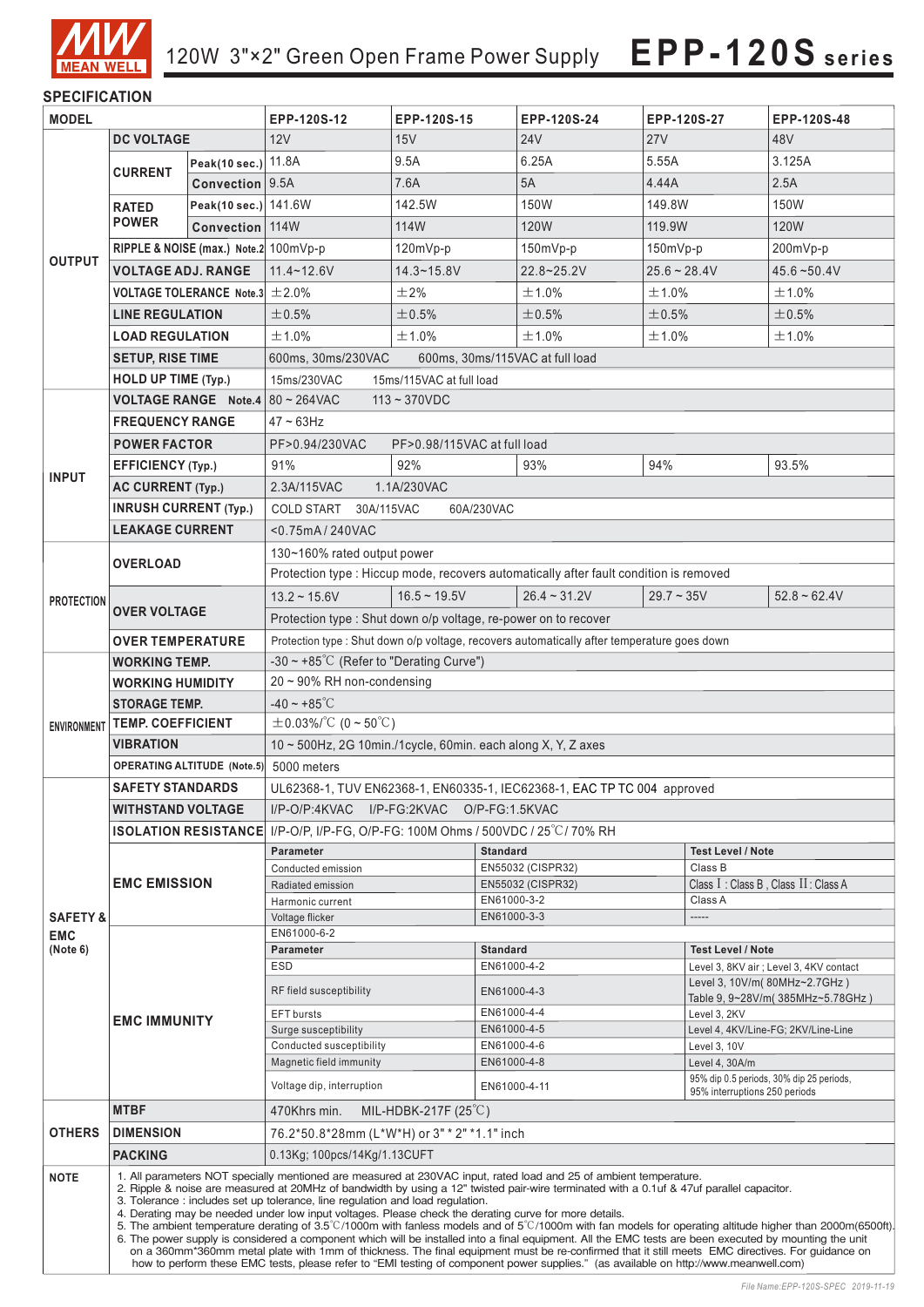

# **EPP-120S series** 120W 3"×2" Green Open Frame Power Supply